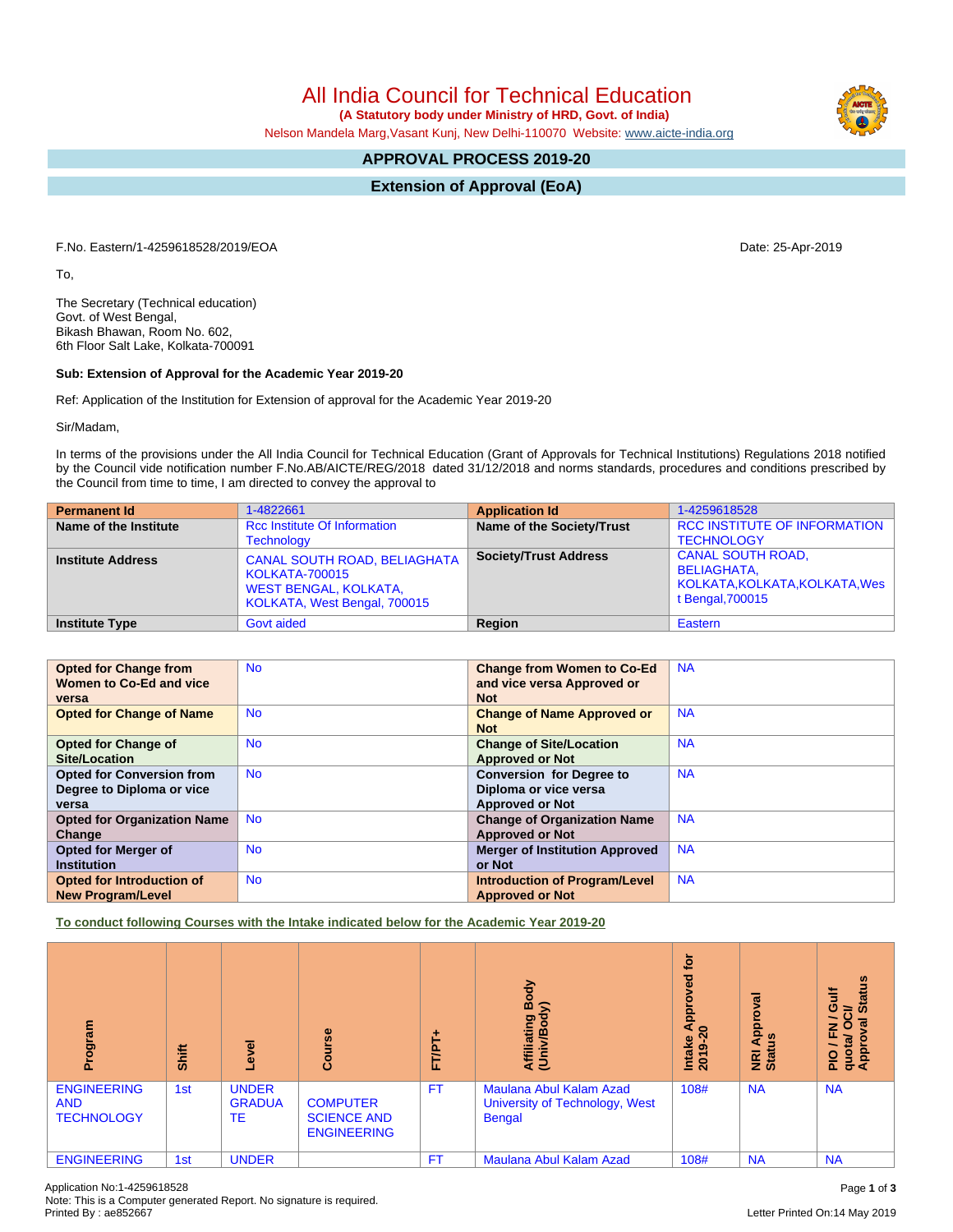| <b>AND</b><br><b>TECHNOLOGY</b>                       |     | <b>GRADUA</b><br><b>TE</b>                 | <b>INFORMATION</b><br><b>TECHNOLOGY</b>                                                                       |           | University of Technology, West<br><b>Bengal</b>                            |      |           |           |
|-------------------------------------------------------|-----|--------------------------------------------|---------------------------------------------------------------------------------------------------------------|-----------|----------------------------------------------------------------------------|------|-----------|-----------|
| <b>ENGINEERING</b><br><b>AND</b><br><b>TECHNOLOGY</b> | 1st | <b>UNDER</b><br><b>GRADUA</b><br><b>TE</b> | <b>ELECTRICAL</b><br><b>ENGINEERING</b>                                                                       | <b>FT</b> | Maulana Abul Kalam Azad<br>University of Technology, West<br><b>Bengal</b> | 54#  | <b>NA</b> | <b>NA</b> |
| <b>ENGINEERING</b><br><b>AND</b><br><b>TECHNOLOGY</b> | 1st | <b>UNDER</b><br><b>GRADUA</b><br><b>TE</b> | <b>ELECTRONICS &amp;</b><br><b>COMMUNICATIO</b><br><b>N ENGG</b>                                              | <b>FT</b> | Maulana Abul Kalam Azad<br>University of Technology, West<br><b>Bengal</b> | 108# | <b>NA</b> | <b>NA</b> |
| <b>ENGINEERING</b><br><b>AND</b><br><b>TECHNOLOGY</b> | 1st | <b>UNDER</b><br><b>GRADUA</b><br><b>TE</b> | <b>APPLIED</b><br><b>ELECTRONICS</b><br><b>AND</b><br><b>INSTRUMENTATI</b><br><b>ON</b><br><b>ENGINEERING</b> | <b>FT</b> | Maulana Abul Kalam Azad<br>University of Technology, West<br><b>Bengal</b> | 54#  | <b>NA</b> | <b>NA</b> |
| <b>MCA</b>                                            | 1st | <b>POST</b><br><b>GRADUA</b><br><b>TE</b>  | <b>MASTERS IN</b><br><b>COMPUTER</b><br><b>APPLICATIONS</b>                                                   | <b>FT</b> | Maulana Abul Kalam Azad<br>University of Technology, West<br><b>Bengal</b> | 54#  | <b>NA</b> | <b>NA</b> |
| <b>ENGINEERING</b><br><b>AND</b><br><b>TECHNOLOGY</b> | 1st | <b>POST</b><br><b>GRADUA</b><br><b>TE</b>  | <b>COMPUTER</b><br><b>SCEINCE &amp;</b><br><b>ENGINEERING</b>                                                 | <b>FT</b> | Maulana Abul Kalam Azad<br>University of Technology, West<br><b>Bengal</b> | 16#  | <b>NA</b> | <b>NA</b> |
| <b>ENGINEERING</b><br><b>AND</b><br><b>TECHNOLOGY</b> | 1st | <b>POST</b><br><b>GRADUA</b><br><b>TE</b>  | <b>INFORMATION</b><br><b>TECHNOLOGY</b>                                                                       | <b>FT</b> | Maulana Abul Kalam Azad<br>University of Technology, West<br><b>Bengal</b> | 16#  | <b>NA</b> | <b>NA</b> |
| <b>ENGINEERING</b><br><b>AND</b><br><b>TECHNOLOGY</b> | 1st | <b>POST</b><br><b>GRADUA</b><br><b>TE</b>  | <b>TELECOMMUNIC</b><br><b>ATION</b><br><b>ENGINEERING</b>                                                     | <b>FT</b> | Maulana Abul Kalam Azad<br>University of Technology, West<br><b>Bengal</b> | 16#  | <b>NA</b> | <b>NA</b> |

+FT –Full Time,PT-Part Time

# Punitive Action against the Institute

| Deficiencies Noted based on Self Disclosure |                   |  |  |  |  |  |
|---------------------------------------------|-------------------|--|--|--|--|--|
| <b>Particulars</b>                          | <b>Deficiency</b> |  |  |  |  |  |
| <b>Other Facilities Deficiency</b>          |                   |  |  |  |  |  |
| Group accident policy for employees         | <b>Yes</b>        |  |  |  |  |  |
| <b>Faculty Deficiency</b>                   | <b>Yes</b>        |  |  |  |  |  |
| <b>Library Facilities</b>                   |                   |  |  |  |  |  |
| e-Books Volumes                             | <b>Yes</b>        |  |  |  |  |  |
| e-Books Titles                              | <b>Yes</b>        |  |  |  |  |  |
| Journals                                    | Yes               |  |  |  |  |  |
| <b>Land Area Details</b>                    |                   |  |  |  |  |  |
| Total Area of Land                          | <b>Yes</b>        |  |  |  |  |  |
| Minimum per Piece of Area                   | Yes               |  |  |  |  |  |
|                                             |                   |  |  |  |  |  |

**\***Please refer Deficiency Report for details